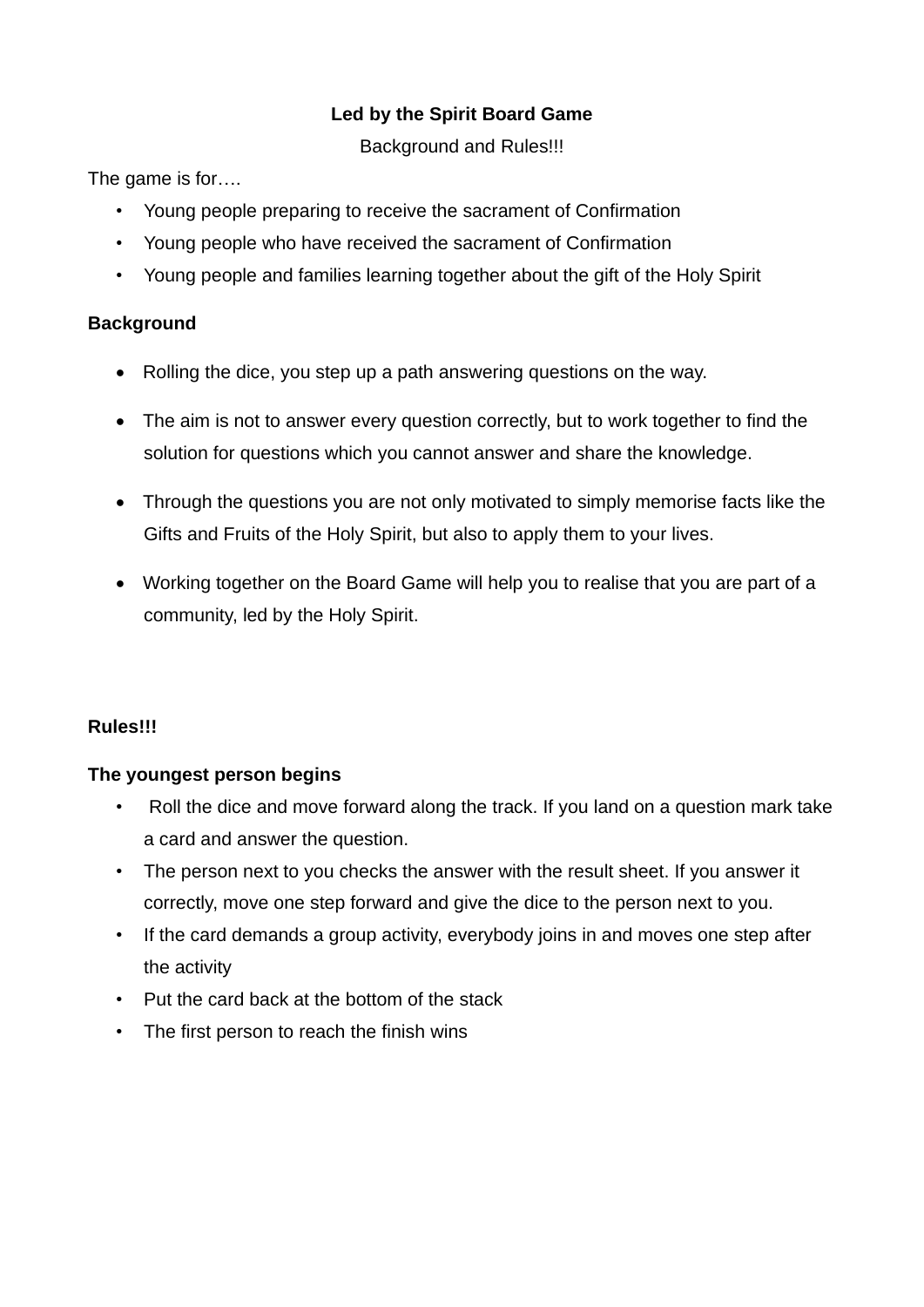## **Led By The Spirit Questions/ Activities**

- Name 4 gifts of the Holy Spirit.
- Name 5 fruits of the Holy Spirit.
- Name 3 gifts of the Holy Spirit, that are particularly helpful when doing an exam. Explain your choice.
- Which gift of the Holy Spirit is helpful when you are praying?
- Which fruits of the Holy Spirit motivate us to help others?
- Give the names of 3 saint
- Which sacraments have you already received?
- Name 5 sacraments.
- What is the name of the current Pope?
- Where does the Pope live?
- Which country is the Pope From originally?
- Change position with the player in front of you in the game.
- Change position with leader in the game.
- Roll the dice again.
- Group activity: Tell each other your Confirmation names, if you have already chosen one. Explain why you chose the name!
- Group activity: Get up and arrange yourselves on a line from the smallest to the tallest person.
- Group activity: Tell the others one fact about the person on your right (name, age, hobby etc.)!
- Name two Gospel writers.
- Name the Patron Saint of Ireland.
- Name the three persons who are God.
- Tell a joke!
- Name the two parts that make up the Bible.
- Group activity: Say one Our Father together.
- Who is the Patron Saint of your school?